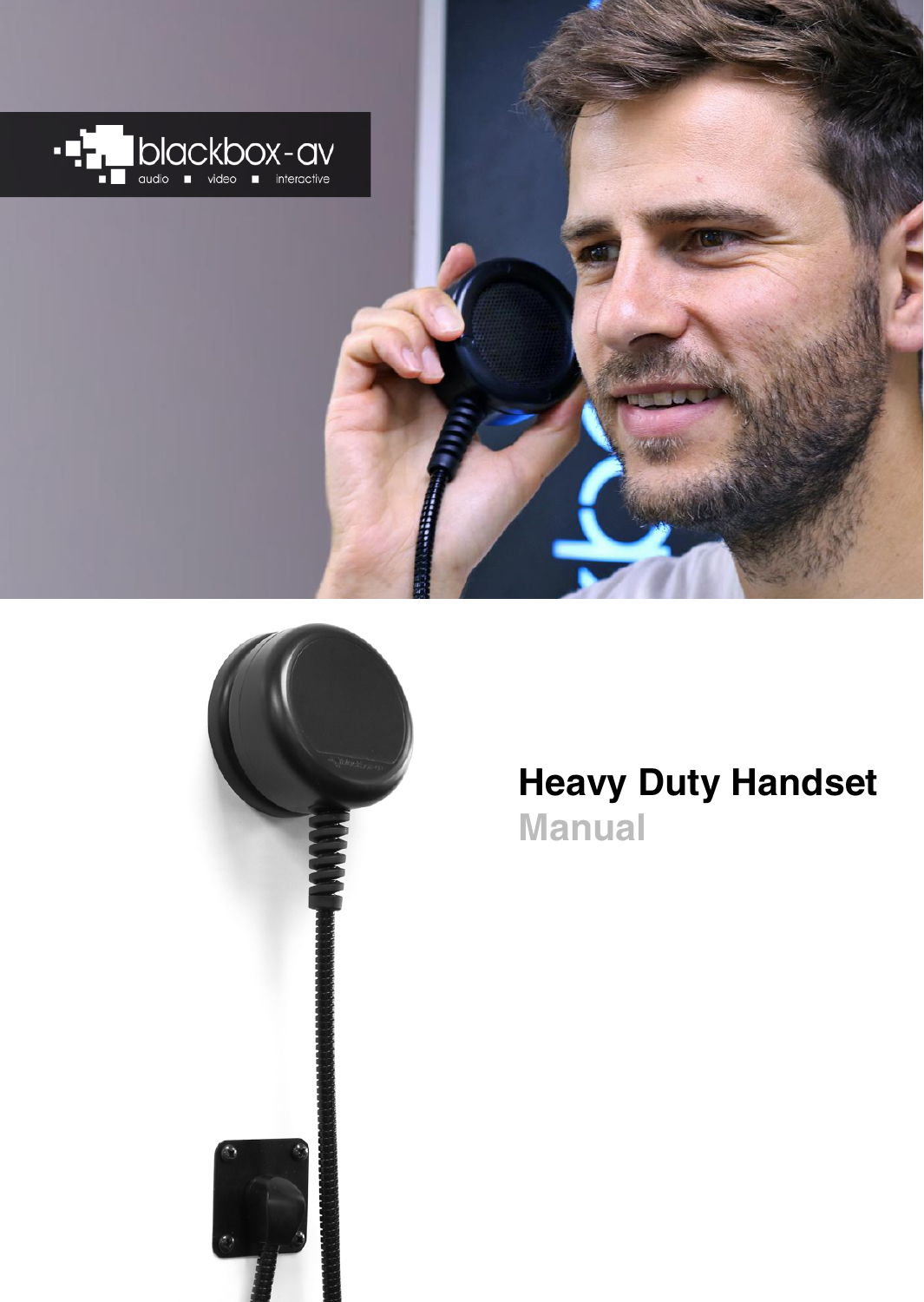### **Product Codes**

- **HDH-S** - Heavy Duty Handset - Silver
- **HDH-B**  - Heavy Duty Handset - Black
- **A/HDH-S** AutoPlay Heavy Duty Handset Silver
- **A/HDH-B** AutoPlay Heavy Duty Handset Black

You will be able to identify whether your handset has AutoPlay functionality through the existence of **dimples** displayed on the screw covers.



#### **Note: Please do not remove serial number label from 3.5mm Jack Cable**

### **Warranty**

Blackbox-av provides a 12 month warranty with this product. For further information or advice please contact **info@blackboxav.co.uk**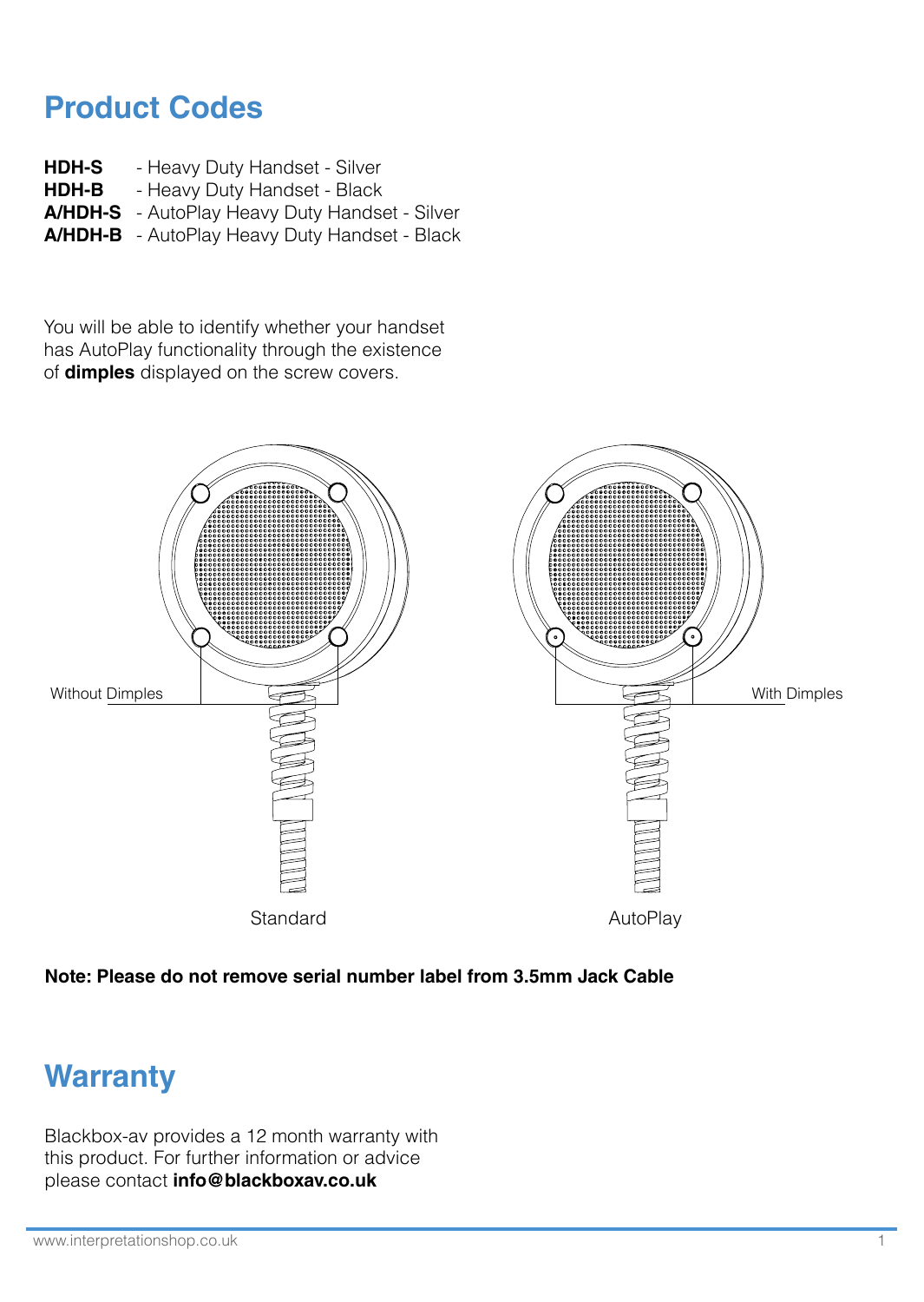### **Your new Handset**

# **In the Box:**

- 1. Heavy Duty Handset<br>2. Magnetic Hanger
- 2. Magnetic Hanger<br>3. Knuckle Mounting
- 3. Knuckle Mounting Plate<br>4. Trigger & Splitter Cable
- Trigger & Splitter Cable (only supplied with AutoPlay version)
- 5. Wood Screws x2, Machine Screws x2 (for fitting magnetic hanger)
- 6. Customised Branding Labels (if purchased)
- 7. Manual

### **Heavy Duty Handset**

Constructed from high grade and impact resistant plastics. The speaker element offers great dynamic range able to reproduce audio with exceptional clarity.

### **Magnetic Hanger**

The handset is secured to a flat surface via the supplied magnetic hanger. We have optimsed the pull force so that it is both easy to remove with minimum effort but equally simple to replace.

### **Armoured Cable, 90° Knuckle & Mounting Plate**

A stainless steel armoured cable protects the inner handset cable, outputting to a 3.5mm jack. This is anchored to your structure with a 90° swivel knuckle and stainless steel plate (see installation & technical drawings).

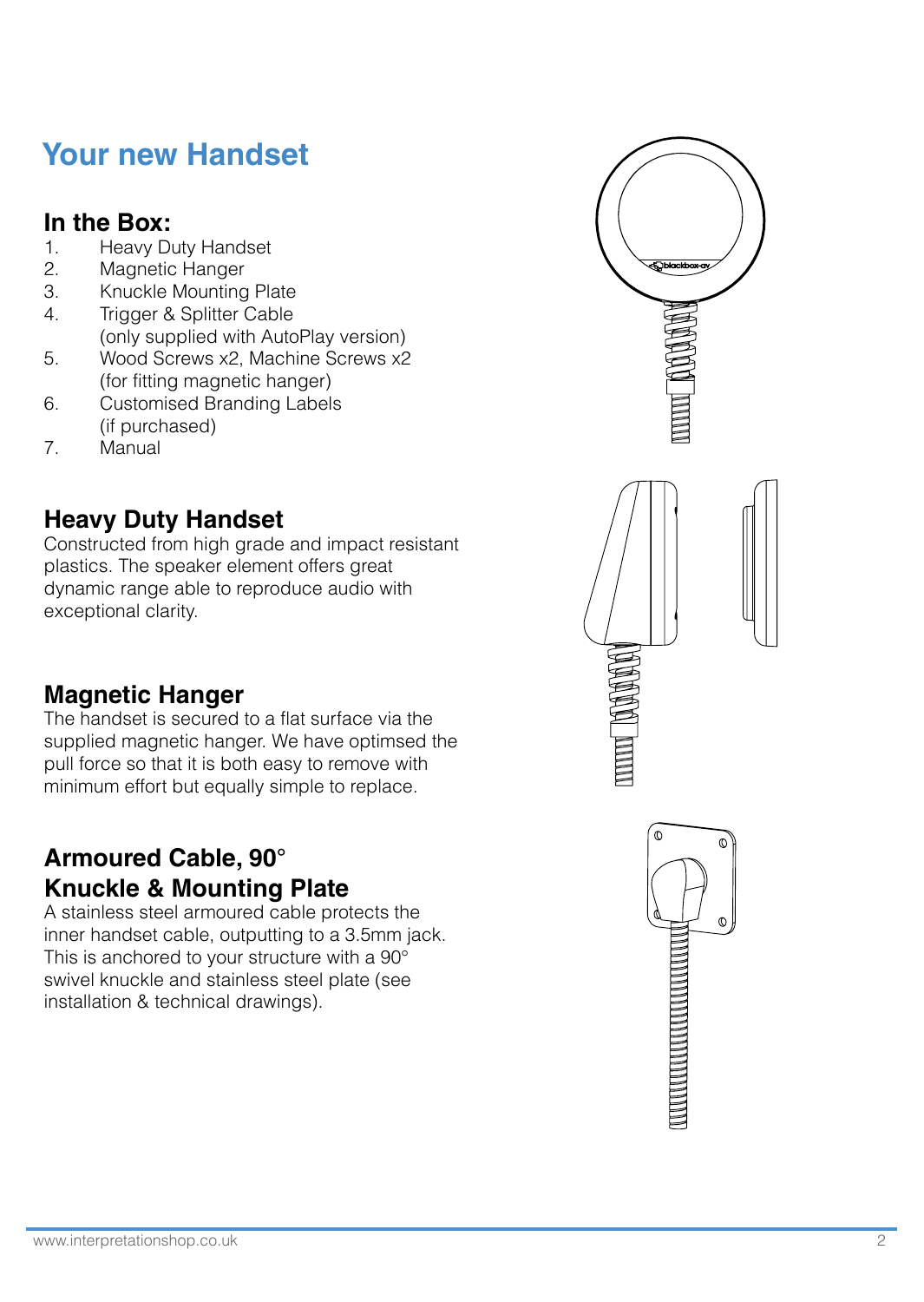## **AutoPlay Version**

#### **AutoPlay Functionality**

When used with a compatible device the AutoPlay version of the handset allows the triggering of the playback unit upon pickup. When the handset is lifted from the magnetic hanger, a sensor triggers your content. When returned to the hanger, the content will stop.

#### **AutoPlay Cabling/SoundClip Range**

AutoPlay functionality is supported by our SoundClip range of audio players. The handset is supplied with a trigger and splitter cable, the 3.5mm jack is installed to the output, while the activation cables are wired to an appropriate button terminal on the SoundClip device.

#### **AutoPlay With Other Devices**

You will need to check with the manufacturer of other playback devices to ensure compatibility. To connect to third party devices you will need to be aware of the cable connections as displayed below.

When the handset is removed from the hanger. the trigger is 'open'.



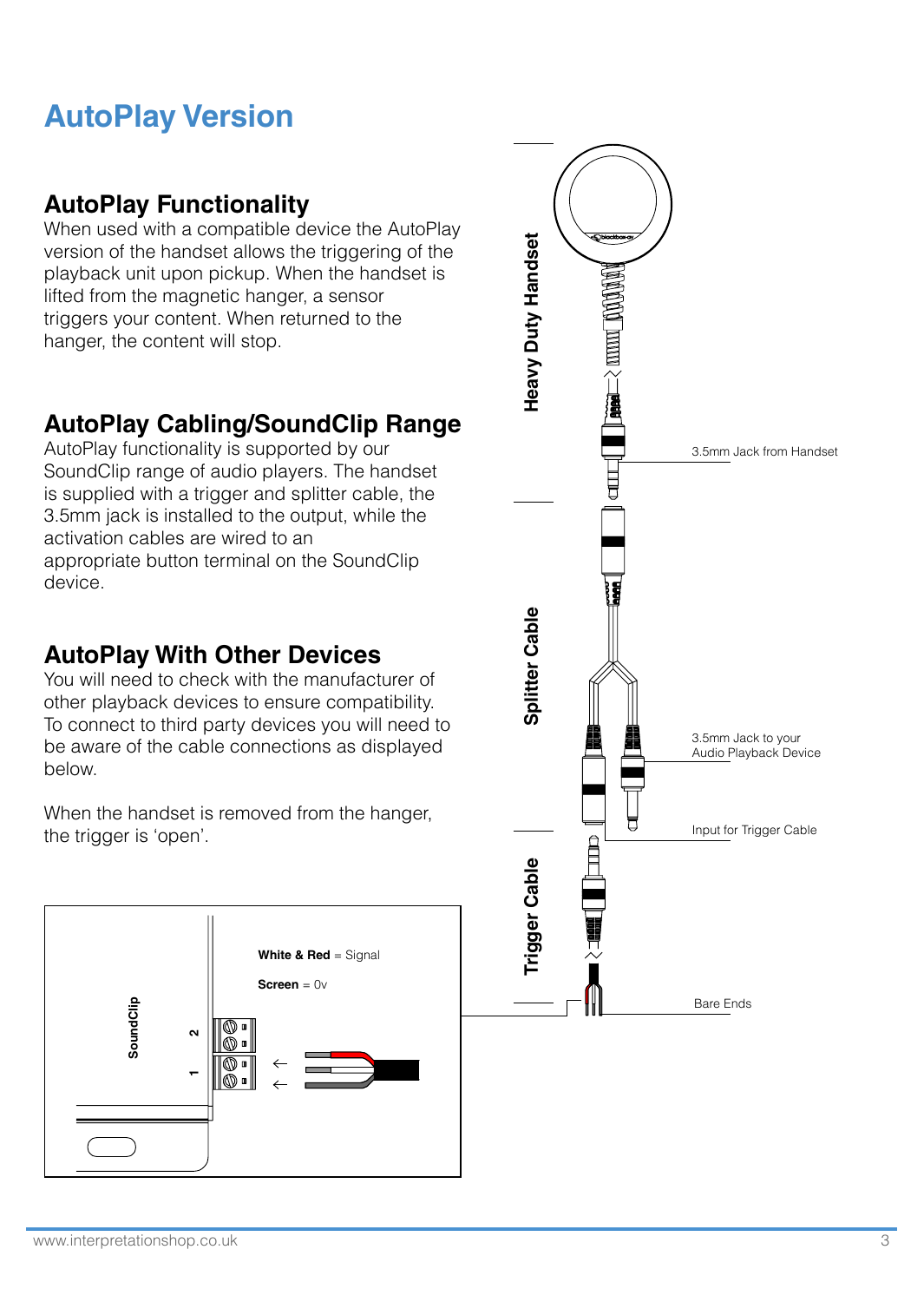## **Installation**

#### **The Hanger**

To mount the hanger, use the supplied countersunk wood or machine screws. Ensure that the surface to which the hanger is attached is perfectly flat to avoid flexing of the product.

#### **The Knuckle & Mounting Plate**

The knuckle plate can be mounted to a structure with a suitable hole for the knuckle nut to fit through (see technical drawings). Alternatively, you can fit the knuckle without the plate if you have a metal panel.

### **Optional Branding Labels**

The handset can be supplied with custom branding labels, allowing the display of images or logos, or simply a way to add colour. If you have selected this option the handset will come with a label already applied along with spares. To replace the label simply peel from the handset, (note: the handset has been designed with a slight lip to make picking of the label more difficult) completely remove the old label and clean the handset, before applying a new one.

Mounting Screws (not supplied) Magnetic Hanger Screws (supplied)

Replacement labels are available on the InterpretationShop.

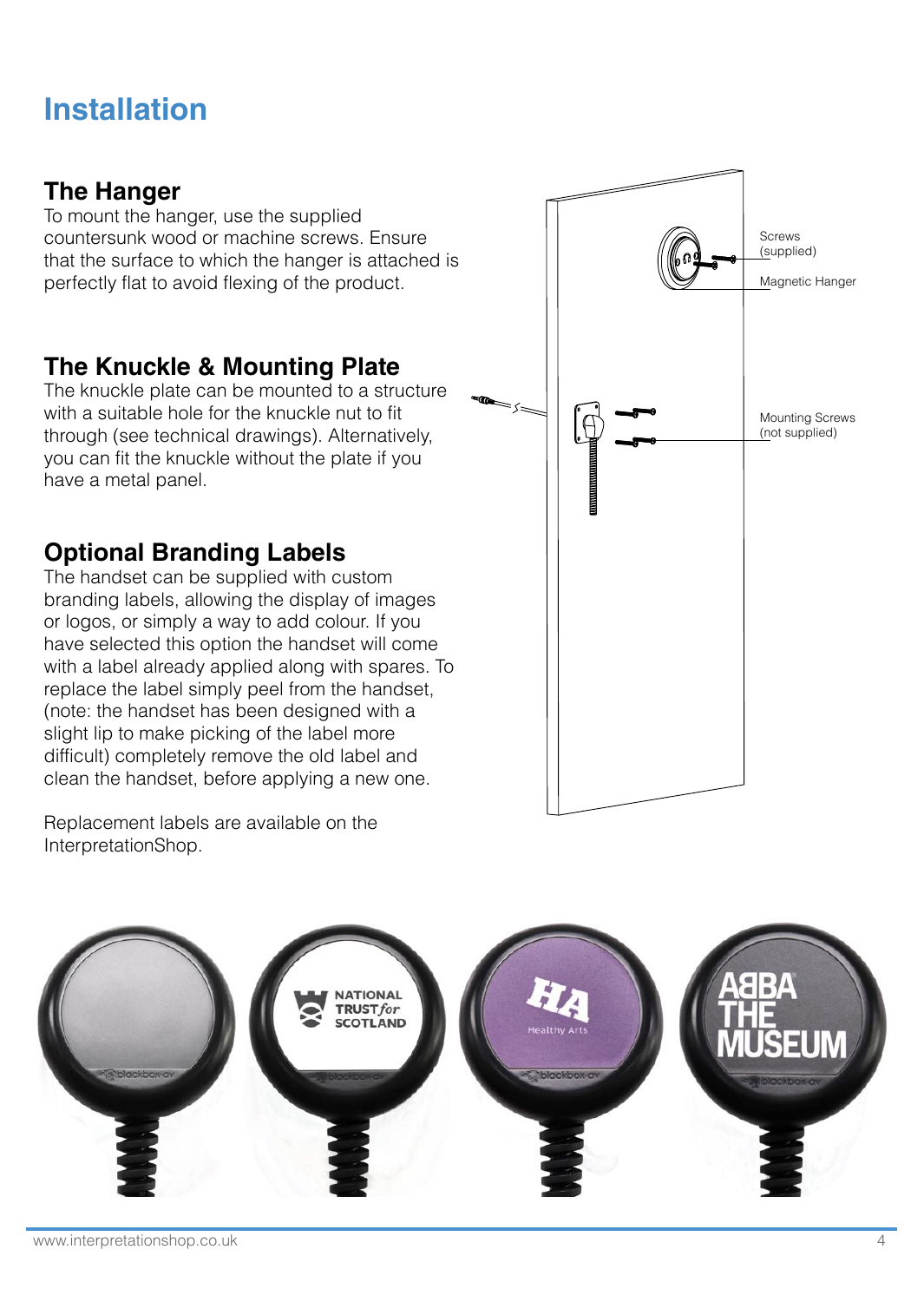# **Technical Information**

| <b>Unpackaged Weight</b>             | 425g                                                                       |
|--------------------------------------|----------------------------------------------------------------------------|
| <b>Packaged Weight</b>               | 520g                                                                       |
| <b>Package Dimensions</b>            | 180 x 160 x 80mm                                                           |
| <b>Nominal Impedance</b>             | $100\Omega$                                                                |
| <b>Frequency Range</b>               | 50Hz - 20KHz                                                               |
| Sound Pressure Level                 | 123 dB                                                                     |
| Input Power (W)                      | Rated: 30mW - Max: 50mW                                                    |
| Input Power (V)                      | Rated: 1.7V - Max: 2.25V                                                   |
| <b>Armoured Cable Length</b>         | 1350mm                                                                     |
| <b>Trigger Cable Length</b>          | 300mm                                                                      |
| 3.5mm Cable Length<br>(from Knuckle) | 650mm (+/- 10mm)                                                           |
| <b>Screw Sizes</b>                   | Wood Screws (Driver bit No. 2, 30mm)<br>Machine Screws (Imperial M4, 30mm) |
| <b>Switching Signal</b>              | Handset on base: Contact closed/<br>handset off: Contact open              |
| <b>Switching Capacity</b>            | 100Vdc                                                                     |
| <b>Switching Current</b>             | 0.25A                                                                      |
| <b>Operating Temperature</b>         | $-20^{\circ}$ C to $+60^{\circ}$ C                                         |
| <b>Hearing Aid Compatible</b>        | ADA/DDA                                                                    |

### **Frequency Response**



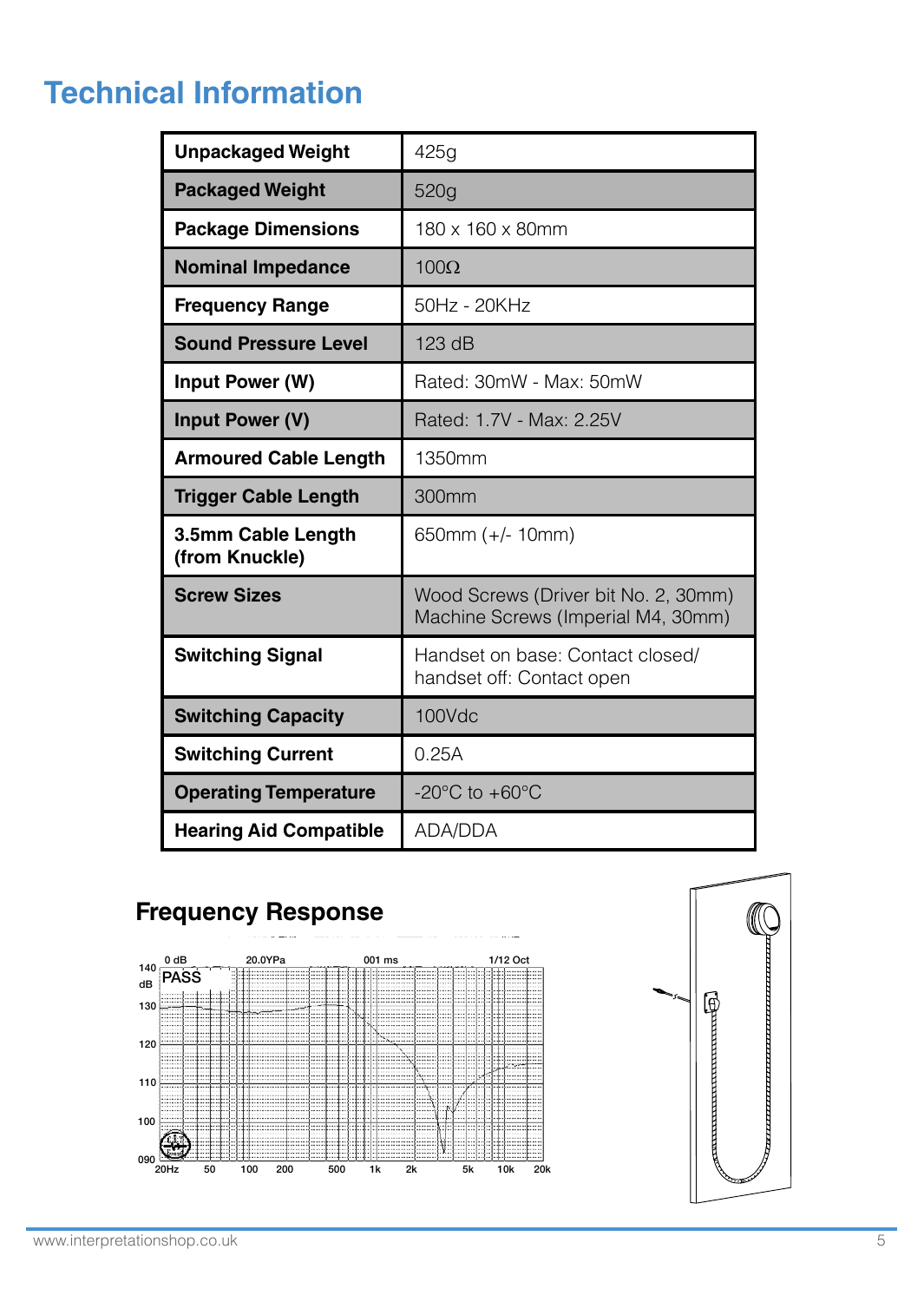## **Technical Drawings**

**(not to scale)**



### **Safety Guide**

Read this guide carefully before using or installing the product.

#### **Preventing accidents and protecting the health to the user of the handset.**

- Fnsure the audio levels are set so ear damage cannot occur when someone is using the product.
- When tethering the armoured cable ensure there is no trip hazard created when the handset is stowed on its hanger.
- Over time monitor the product to ensure there is no damage caused by deliberate vandalism which could harm other users.

#### **Preventing damage to the product and malfunctions**

- As the product is not water-resistant install in a dry place where excessive liquid ingress may not occur.
- Clean the product regularly with a soft dry cloth or anti bacterial wipe.
- Ensure there is no pressure on the 3.5mm headphone jack when installed.
- Only use this product with good quality equipment with a dedicated headphone connection. Damage caused by defective audio equipment will void the warranty.